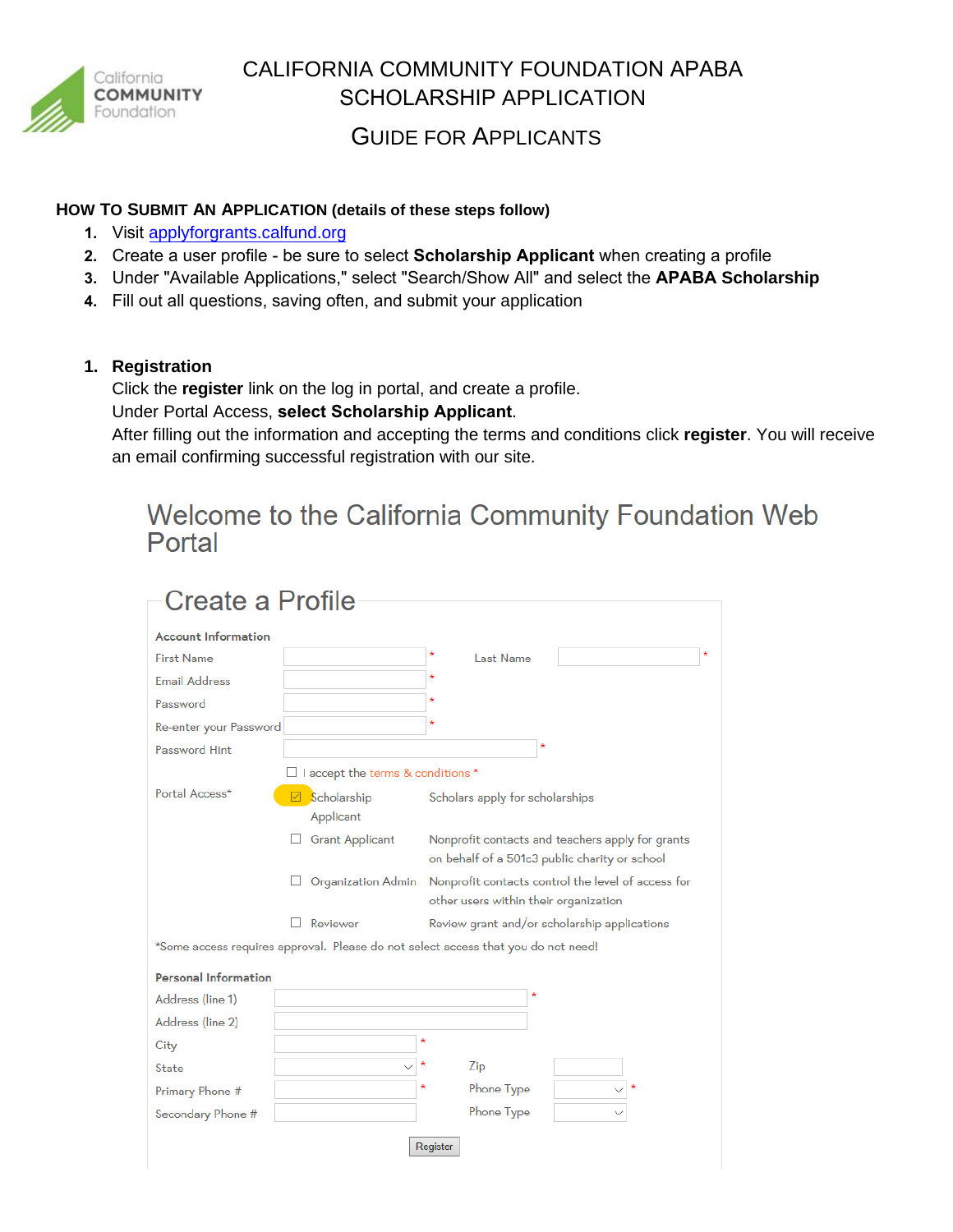#### **2. Log in and open the SCHOLARSHIP APPLICATION**

The application is available at [applyforgrants.calfund.org.](https://applyforgrants.calfund.org/) Once you have registered and logged in, you will see a list of available applications. Select "Search/Show All" or "Find Scholarships," and navigate to the **APABA Scholarship.** You can also access saved applications by clicking on "My Saved Applications".



#### **3. Scroll down and select the APABA Scholarship**

# **Available Applications** .Scholarship Acceptance Form To claim a scholarship awarded by the California Community Foundation refer to your award notification for instructions and complete the Scholarship A... Ħ Adiba Shaby Scholarship INVITE ONLY: The Adiba Shaby Scholarship Foundation was established in 1997 as means to support students from economically disadvantaged communities i... Ħ **APABA Scholarship** The APABA Fellowship will be awarded to a law student who demonstrates leadership potential, maturity, and responsibility, as well as a commitment to ... Ħ

### **BlackLine Scholarship Fund**

Established in 2016, the BlackLine Scholarship Fund awards scholarships to the children and/or grandchildren of BlackLine employees. Eligiblity C...

**CLICK**